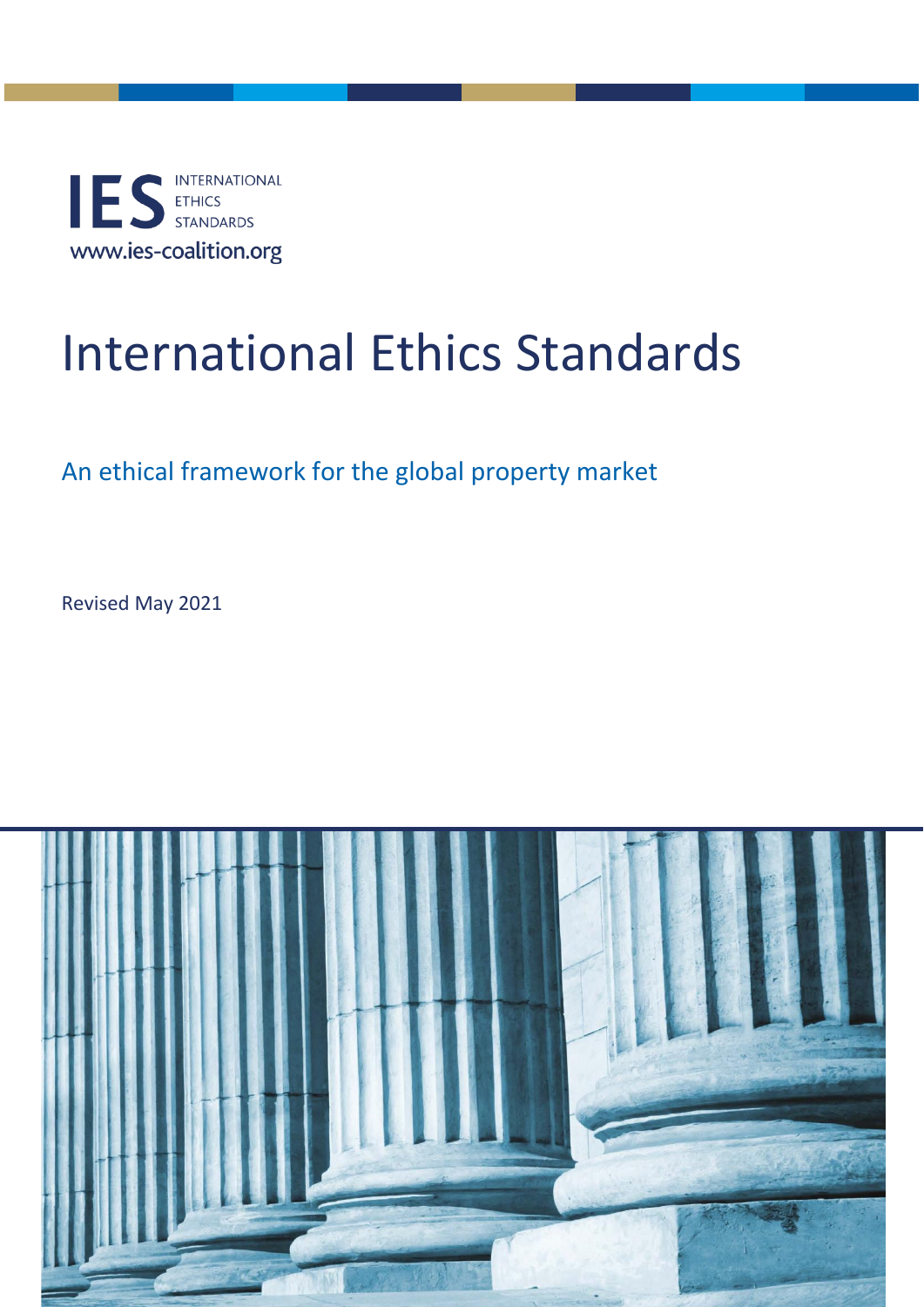### **Welcome to IES**

On behalf of the members of the International Ethics Standards Coalition (IESC), a fast growing group of around 150 global independent non-profit organisations, we would like to present to you the *International Ethics Standards* (IES).

For the first time a global set of high-level ethical principles has been produced for those operating in the land, property, construction, infrastructure or related professions (for a current list of Coalition member organisations see [www.ies](http://www.ies-coalition.org/)[coalition.org\)](http://www.ies-coalition.org/). Organisations from around the world have come together to create one shared international ethics standard. We recognise that as the market changes and grows, so must our approach to developing and reinforcing professional ethics.

Starting with a meeting at United Nations in New York in October 2014, Coalition member organisations signed a declaration confirming their commitment to promote and then implement the standards and to encourage world markets to accept and adopt IES.

After the initial meeting the Coalition member organisations formed an independent Standards Setting Committee (SSC). It consists of individuals with an active interest or expertise in ethics representing many areas of the world. The SSC produced a consultation draft at the end of 2015. This was then subject to a global three-month period of consultation which resulted in the first version. In 2018, the SSC was given the task to update the Standards. The revised version was also sent through a consultation phase with the Trustee Organisations and finalized in 2021. This is the updated and current version.

The *International Ethics Standards* will serve as an anchor to appropriate behaviours. These will help to ensure consistency and clarity irrespective of changing factors such as the state of the economy or business practices in different marketplaces.

The Coalition believes that creating one shared standard will ensure higher levels of global professionalism by challenging inconsistency. The objective is for IES to become a key factor in market certainty and transparency, leading to conditions that will stimulate investment and growth. Thus, the standards will have a direct positive effect on companies and professionals.

The Coalition accepts that standard setting is a continuous and dynamic process. It will be listening closely to the market to ensure that it captures necessary updates and thereby achieves continuous improvement. The Trustees would like to sincerely thank the Chair and members of the SSC for the considerable amount of time and energy they committed to this process.

#### **The Board of Trustees**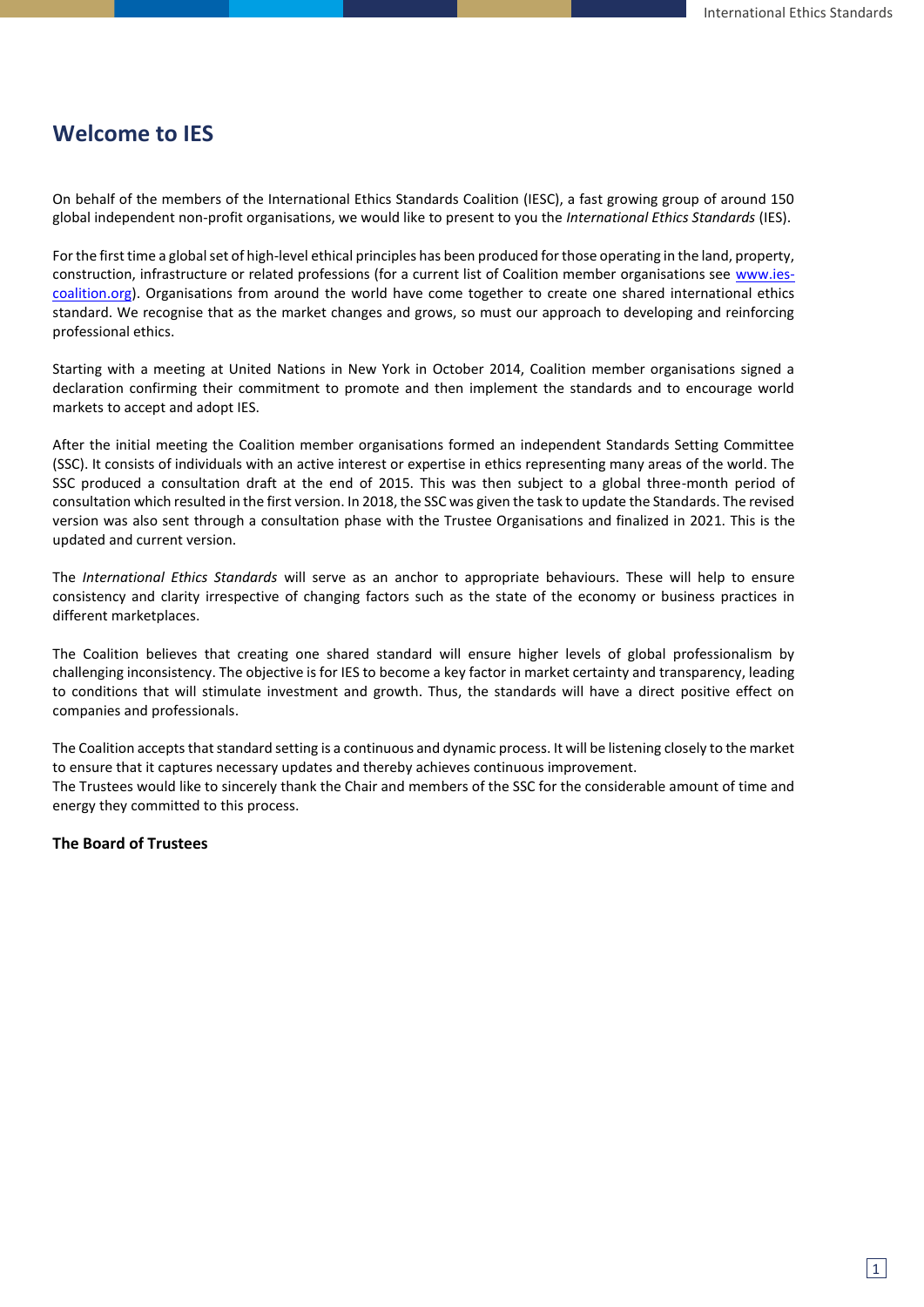## **International Ethics Standards**

#### **Purpose**

The aim of the International Ethics Standards Coalition (IESC) of professional organisations in the land, property, construction, infrastructure and related professions is to assert and sustain the critical role of ethics in professional practice to meet the needs of the global market and to maintain public trust and confidence.

#### **Mission**

The independent Standards Setting Committee (SSC) was appointed by the IESC to research, write and maintain principle-based International Ethics Standards to be implemented by IESC professional organisations, IESC supporters, and other interested stakeholders.

#### **Vision**

To promote and strengthen the ethical conduct of professional practice for the benefit of clients, third parties, other practitioners, current and future stakeholders, and the public.

#### **Key definitions**

For the purpose of these standards the following terms are defined.

#### **Client**

A person or group using the services of a practitioner working under the professional requirements of organisations within the IESC.

#### **Practitioner**

A person qualified and practising in the land, property, construction, infrastructure or related professions.

#### **Stakeholder**

A person or group directly or indirectly affected by a service performed by a practitioner for a client.

#### **Third Party**

An involved person or group directly affected by a service performed by a practitioner for a client.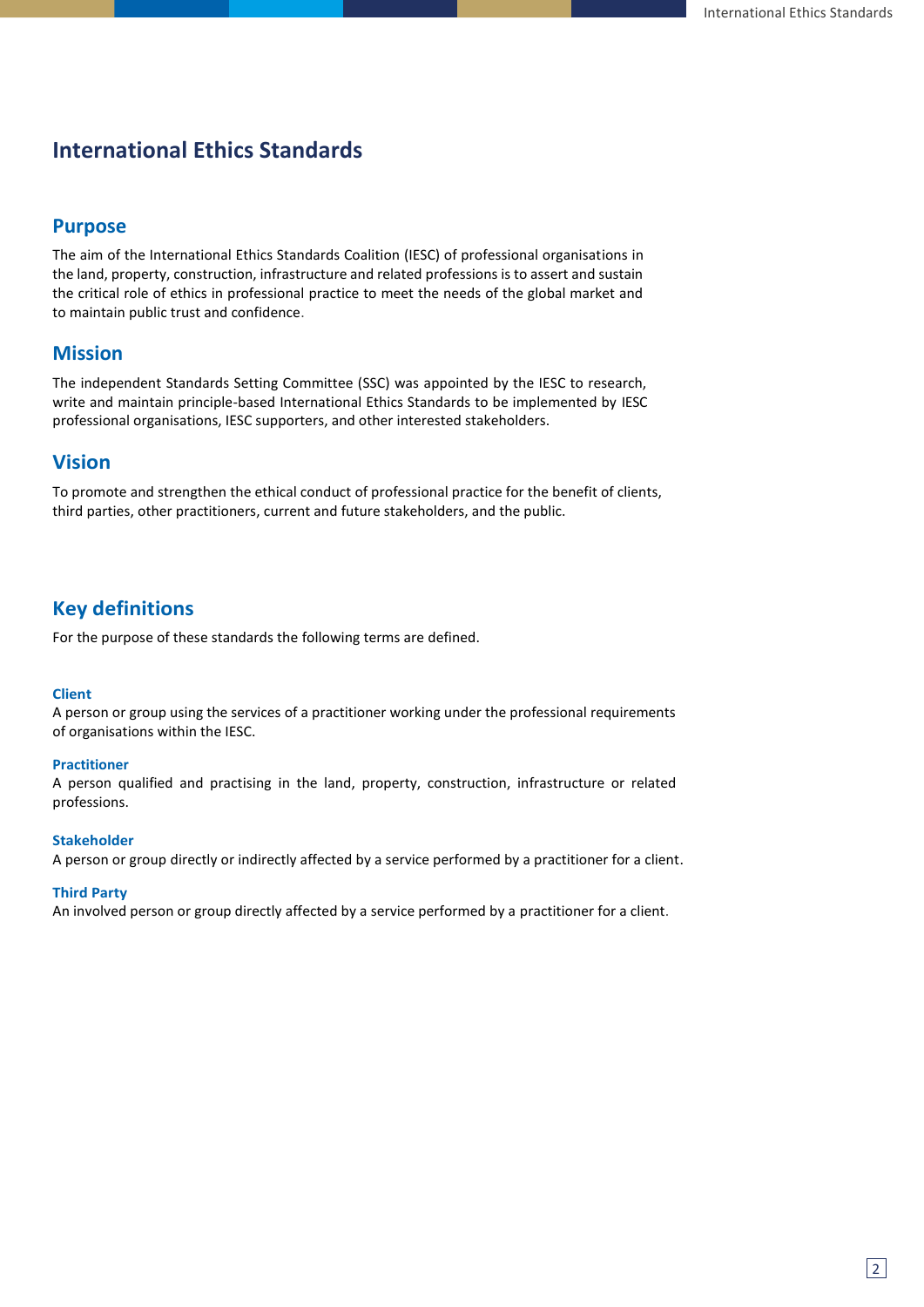#### Ethical Principles

This statement of principles relates to fundamental tenets of the professions that form the basis for ethically robust professional behaviour. It shall be applied in all the professional relationships in which practitioners are involved. It reflects the varied contexts in which they work and the challenges they face locally, nationally and globally. It provides an ethical framework to support professional reflection upon human rights and obligations in all settings, whether complex or straightforward. As an example, acting sustainably is an emerging ethical consideration and practitioners are encouraged to become familiar with global initiatives such as the United Nations Sustainable Development Goals (UN SDGs).

[\(https://www.un.org/sustainabledevelopment/sustainable-development-goals/\)](https://www.un.org/sustainabledevelopment/sustainable-development-goals/).

The ethical principles below are listed in alphabetical order and are considered to be of equal importance. If two or more principles come into conflict during an assignment, the practitioner should give precedence to the principle that best serves the public interest in the context of the particular circumstances. The public interest embraces but is not limited to:

- the maintenance of reliable services for clients,
- sustaining proper standards of conduct and behaviour, and
- upholding the reputation of the profession.

**Accountability**: Practitioners shall take full responsibility for the services they provide; shall maintain knowledge of current professional technologies, models and data relevant to their practice; shall recognise and respect client, third party and stakeholder rights and interests; and shall give due attention to social and environmental considerations throughout.

**Confidentiality**: Practitioners shall not disclose any confidential or proprietary information without prior permission, unless such disclosure is required by applicable laws or regulations.

**Conflict of Interest**: Practitioners shall make any and all appropriate disclosures in a timely manner before and during the performance of a service. If, after disclosure, a conflict cannot be removed or mitigated, the practitioner shall withdraw from the matter unless the parties affected mutually agree that the practitioner should properly continue.

**Diversity**: Practitioners shall promote an environment that is inclusive and open to enable people of varied abilities and identities to enter and thrive in their workplaces and respective professions.

**Financial Responsibility**: Practitioners shall be truthful, transparent and trustworthy in all their financial dealings.

**Integrity**: Practitioners shall act with honesty, propriety and fairness. They shall base their professional advice on relevant, reliable and supportable evidence.

**Lawfulness:** Practitioners shall observe the legal requirements applicable to their discipline for the jurisdictions in which they practise and any extra-territorial or international laws relevant to an assignment.

**Reflection:** Practitioners shall regularly reflect on the standards and best practice for their discipline and shall take steps to ensure that their practice is consistent with evolving ethical principles and professional standards.

**Respect:** Practitioners shall treat others with consideration; shall avoid diminishing any person's capacity for freedom, privacy and independence; and shall recognize the importance of both engaging with others without discrimination or prejudice and sustaining their wellbeing and personal safety.

**Standard of Service:** Practitioners shall provide services for which they are competent and qualified; shall ensure that any employees or associates assisting in the provision of services have the necessary competence to do so; and shall encourage employees and associates to maintain and advance their professional skills through continuing professional development and other resources.

**Transparency:** Practitioners shall be open and accessible; shall provide relevant documentary or other material including terms of engagement in plain and intelligible language; and shall present the results of data and analysis clearly and without improper manipulation.

**Trust:** Practitioners shall uphold their responsibility to promote the reputation of their profession and shall recognise that their practice and conduct bears upon the maintenance of public trust and confidence in the IESC professional organisations and the professions they represent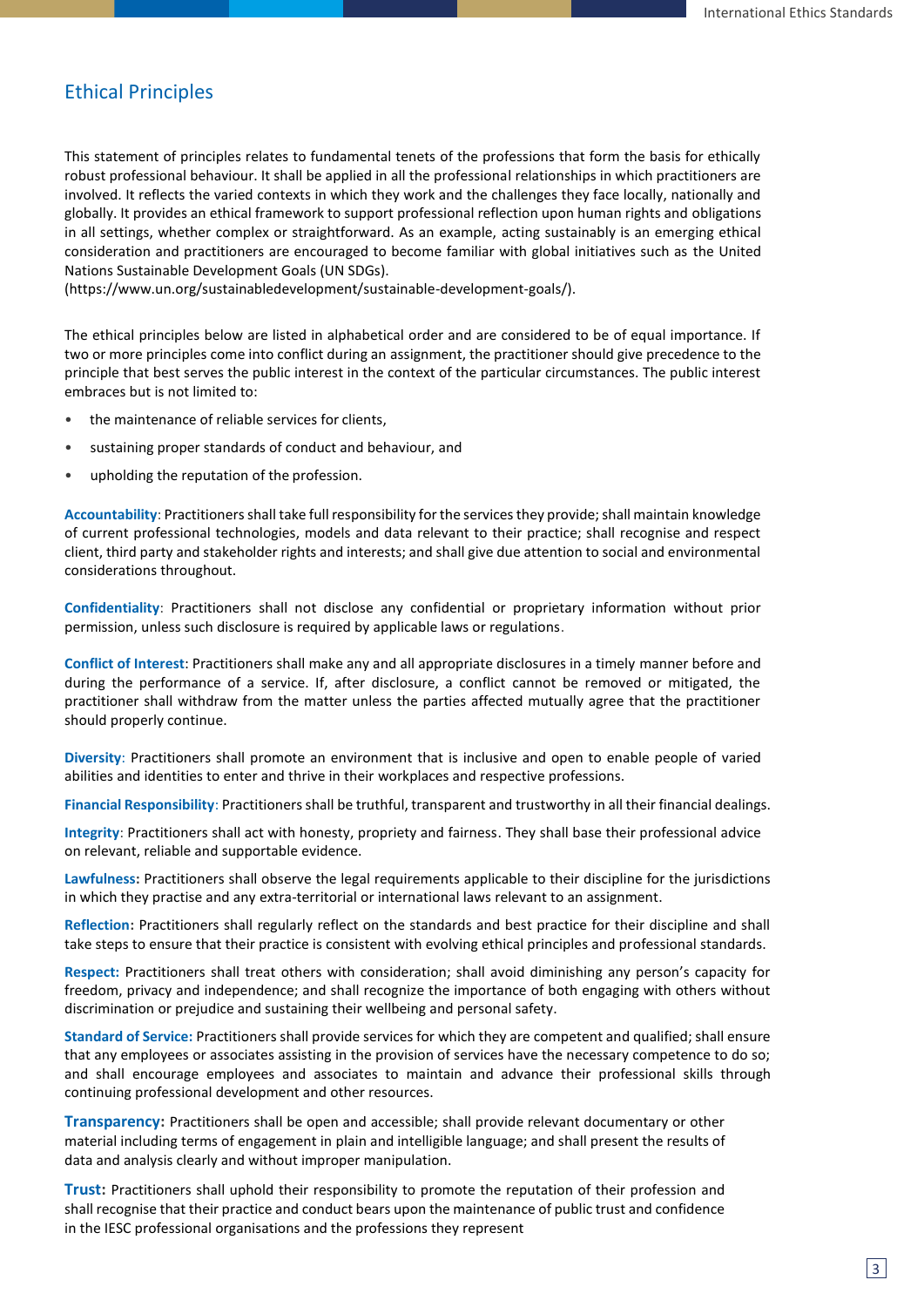## IES Standards Setting Committee

In early 2015, the IES trustees selected individuals with an active interest or expertise in ethics to form its Standards Setting Committee (SSC). Representing many areas of the world, the SSC was asked to develop global ethical standards for those working in the land, property, construction, infrastructure and related professions.

The SSC acts independently from the Coalition and its respective members.

The SSC members and co-authors for the first edition of the standard published in December 2016 were:

**John J. Leary** (USA) Chairman BA, MAI, CRE

**Dr Richard Davies** (UK) MA, FRSA, FCIM

**Dr C. Kat Grimsley** (USA) BS (Hons), MS, PhD

**Robert H. McKennon** (USA) BA, CRE, MAI

**William P. J. McCarthy** (Canada) AA, BA, BGS, B Th, MA, MAIS, CPM, FRI, LO, RPA, FRICS, RI, ICD, D, Q.Arb, CCIM, CRE

**Akinola Olawore** (Nigeria) BSc (Hons), RICS Dip, FNIVS, FRICS, MAPM, FIMCON, MICArb, MNIM

**Alexey Shaskolsky** (Russia) MRICS, PHD, AMAI

**Sylvain Levy Valensi** (France)

**Adam Williamson** (UK) BSc, MSc, APM

**Israel Aron Zylberman** (Brazil) BSc (Hons), MBA, MIBGC

**Alexander Aronsohn** (UK) Executive Secretary BSc (Hons), PG Dip, FRICS

**Dr Clare Eriksson** (UK) MBA, PhD, FRICS, FSCSI

**Professor Liu Hongyu** (China) BSc (Hons), MSc, FCIREA, FRICS

**Sr Firdaus Musa** (Malaysia) AMP, MRIC, FRISM, MPEPS, MMEIA, MFIABCI, MMIPM

**Steven R. Norris** (USA) BA (Hons), MAI, MCRE, FRICS

**Fred Prassas** (USA) BSc (Hons), MBA, CPM

**Koji Tanaka** (Japan) FRICS RIBA ACIArb JIA

**Professor Dr Josef Wieland** (Germany) PhD

**L. Deane Wilson** (USA) MA, ASA, AQB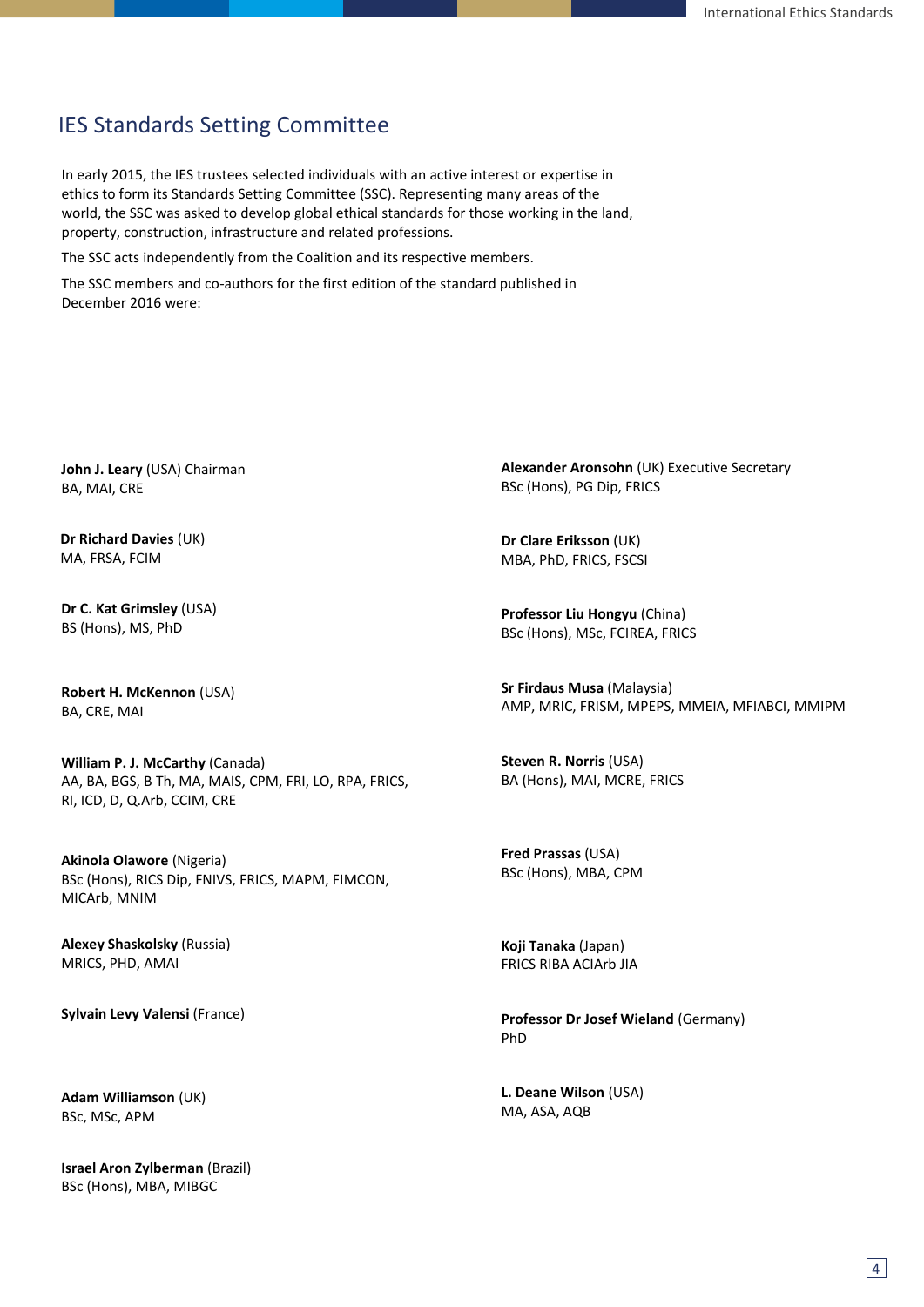## IES Standards Setting Committee

In October 2018, the IES trustees discussed the IES at a meeting in Dubai and decided to reform a reconstituted Standards Setting Committee (SSC) comprising some of the original SSC members and some new SSC members who could provide some additional skills and market insight. The SSC were asked to consider whether the existing standards are still totally satisfactory or whether, to continue being market relevant, IES should consider some revisions to the existing IES to incorporate other ethical points such as diversity, the ethical impact of Proptech and sustainability.

The SSC acts independently from the Coalition and its respective members.

The SSC members and co-authors for the second edition of the standard published in 2021 were:

| John J. Leary (USA) Chairman           | Alexander Aronsohn (UK) Executive Secretary       |
|----------------------------------------|---------------------------------------------------|
| BA, MAI, CRE                           | BSc (Hons), PG Dip, FRICS                         |
|                                        |                                                   |
| Dr Richard Davies (UK)                 | Dr Clare Eriksson (UK)                            |
| MA, FRSA, FCIM                         | MBA, PhD, FRICS, FSCSI                            |
|                                        |                                                   |
| Giuliano Gasparini (Abu Dhabi & Italy) | Dr C. Kat Grimsley (USA)                          |
| CRE, FRICS, HAMA, FIH                  | BS (Hons), MS, PhD                                |
|                                        |                                                   |
| Ursula Hartenberger (Belgium)          | Hiroyuki Isobe                                    |
| BA (Hons), MA                          | BA, MSc, CRE, FRICS                               |
|                                        |                                                   |
| Robert H. McKennon (USA)               | <b>Professor Andrew Knight</b>                    |
| BA, CRE, MAI                           | BSc (Hons), PhD, FRICS                            |
|                                        |                                                   |
| <b>Steven R. Norris (USA)</b>          | Akinola Olawore † (Nigeria) (1960-2019)           |
| BA (Hons), MAI, MCRE, FRICS            | BSc (Hons), RICS Dip, FNIVS, FRICS, MAPM, FIMCON, |
|                                        | MICArb, MNIM                                      |
| Fred Prassas (USA)                     |                                                   |
| BSc (Hons), MBA, CPM                   | <b>Marsha Standish (USA)</b>                      |
|                                        | CCMA II, CCMC, SPA                                |
| <b>Adam Williamson (UK)</b>            |                                                   |
| BSc, MSc, APM                          | <b>Alexey Shaskolsky (Russia)</b>                 |
|                                        | MRICS, PHD, AMAI                                  |
|                                        |                                                   |